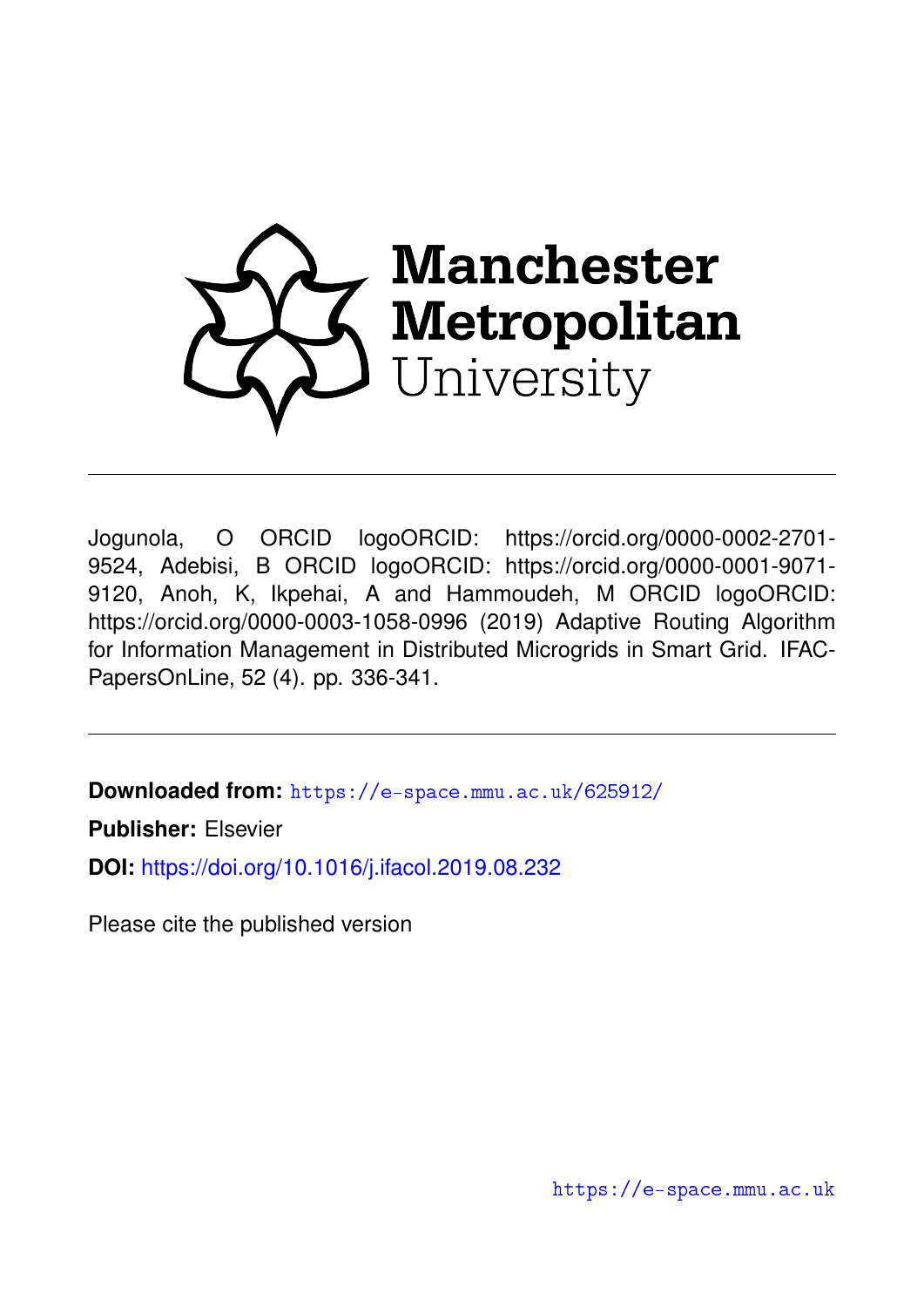

**Control of Smart Grid and Renewable Systems**<br> **Control of Systems** Systems and Renewable Energy Systems and Renewable Energy Systems and Renewable Energy Systems





IFAC PapersOnLine 52-4 (2019) 336–341

#### $A_{\rm{max}}$  and  $A_{\rm{max}}$  are  $A_{\rm{max}}$  and  $A_{\rm{max}}$ Adaptive Routing Algorithm for ation Management in Dist Adaptive Routing Algorithm for Adaptive Routing Algorithm for<br>Information Management in Distributed ation management in Dist Olamide Jogunola ∗ Bamidele Adebisi ∗ Kelvin Anoh ∗ Adaptive Routing Algorithm for Microgrids in Smart Grid Microgrids in Smart Grid

0lamide Jogunola<sup>\*</sup> Bamidele Adebisi<sup>\*</sup> Kelvin Anoh<sup>\*</sup> Augustine Ikpehai ∗∗ Mohammad Hammoudeh ∗ Augustine Ikpehai ∗∗ Mohammad Hammoudeh ∗ Augustine Ikpehai ∗∗ Mohammad Hammoudeh ∗ Olamide Jogunola ∗ Bamidele Adebisi ∗ Kelvin Anoh ∗ ∗∗ ∗ Olamide Jogunola ∗ Bamidele Adebisi ∗ Kelvin Anoh ∗ Augustine Ikpehai ∗∗ Mohammad Hammoudeh ∗

∗ Faculty of Science and Engineering, Manchester Metropolitan ∗ Faculty of Science and Engineering, Manchester Metropolitan ∗ Faculty of Science and Engineering, Manchester Metropolitan University, Manchester M1 5GD, UK (e-mail: o.jogunola; b.adebisi, k.anoh, m.hammoudeh {@mmu.ac.uk}).<br>•\* Department of Engineering and Mathematics, Sheffield Hallam<br>Iniversity, Sheffield, St.1WB, IIK (email: a ikpehai@eby ac.yk) University, Sheffield. S1 1WB, UK (email: a.ikpehai@shu.ac.uk). University, Sheffield. S1 1WB, UK (email: a.ikpehai@shu.ac.uk). University, Manchester M1 5GD, UK (C mail: o.jogunola, b.adebisi,<br>k angh m hammoudeh {@mmu ac uk}) k.anoh, m.hammoudeh {@mmu.ac.uk}).<br>k.anoh, m.hammoudeh {@mmu.ac.uk}).<br>Thinersity Sheffield S1 1WB IIK (email: a ikpehai@shy.ac.uk) Department of Engineering and Mathematics, Sheffield Hallam<br>University, Sheffield. S1 1WB, UK (email: a.ikpehai@shu.ac.uk).

in smart management techniques for the power grid. This paper presents an adaptive routing **Abstract.** The increasing anothermy of renewable energy resources is inspiring new interest<br>in smart management techniques for the power grid. This paper presents an adaptive routing<br>algorithm technique based on distribut among distributed energy resources (DER) units in smart grid. In particular, we consider the optimal message routing as a minimum cost flow problem among DER units in the network. The optimal message routing as a minimum cost flow problem among DER units in the network. The<br>proposed technique employs a multi-commodity flow optimization, with the aim of minimizing proposed technique employs a multi-commodity now optimization, with the ann of minimizing<br>the communication cost against network performances indicators such as throughput and delay. The results show that the proposed technique is able to route messages across the network in The results show that the proposed technique is able to route messages across the network in algorithm is investigated for mesh, partial mesh and ring networks, with the result consistently algorithm is investigated for mesh, partial mesh and ring networks, with the result consistent spanner of  $\alpha$ showing potential cost savings and reduced complexity which can save significant amount of time when applied to a larger system. Abstract: The increasing affordability of renewable energy resources is inspiring new interest  $U_1$  1 1  $\ldots$  3 1 1 1  $\ldots$  a.i.e. uk).

© 2019, IFAC (International Federation of Automatic Control) Hosting by Elsevier Ltd. All rights reserved. Keywords: Distributed energy resources, prosumer, distributed algorithm, communication  $\odot$  2019, IFAC (International Federation of  $\mathbf{S}$  showing and reduced complexity which can saving significant amount of  $\mathbf{S}$ 

Keywords: Distributed energy resources, prosumer, distributed algorithm, communication network, information flow management, optimal power flow. network, information flow management, optimal power flow.

#### 1. INTRODUCTION 1. INTRODUCTION 1. INTRODUCTION 1. INTRODUCTION 1. INTRODUCTION

The power network is undergoing one of the major trans-The power network is undergoing one of the major trans-The power network is undergoing one of the major transformations in its history. The need for flexible, distributed connations in its mstory. The need to hexible, distributed<br>energy management has given rise to new concepts such<br>energy mains (Lemma) at al.  $(2017)$ ). To eximal energy management has given rise to new concepts such as *prosuming* (Jogunola et al. (2017)). To ensure optimal performance of the system, monitoring and control caperformance of the system, momentum and control capabilities underpinned by reliable communication system pablices underplined by Tenable communication system are essential. Large scale integration of distributed genera-<br>tors brought new challenges with bidirectional power and information flows. From the power network perspective, the main challenge with adoption of distributed energy resources (DER) units is voltage control and power flow management (Lo and Ansari (2013)). In power flow management (Lo and Ansari (2013)). In power flow management, excess power produced by DERs can be exchanged/shared/traded within the community or delivered to the neighboring distribution networks, thus leading to the heighboring distribution hetworks, thus leading the grid. Likewise, a communication network is required the grid. Likewise, a communication network is required<br>to transmit, analyze and coordinate the data traffic and control messages exchanged by the distributed DERs. to transmit, analyze and coordinate the data traffic and changed/shared/traded within the community or delivered<br>to the neighboring distribution networks, thus leading<br>to bidirectional power flow between the DER unit and<br>the grid. Likewise, a communication network is required<br>t control messages exchanged by the distributed DERs. control messages exchanged by the distributed DERs. to transmit, analyze and coordinate the data traffic and control messages exchanged by the distributed DERs.

The traditional approach to information coordination and<br>control is the centralized strategy (Liu et al. (2017)), where control is the centralized strategy (Ent et al. (2011)), where<br>all control messages are directed to a single point that an control messages are unected to a single point that<br>has complete knowledge of the whole network. In this has complete knowledge of the whole hetwork. In this the ability to interact among themselves, instead, they communicate via a central entity such as a virtual power the ability to interact among themselves, instead, they communicate via a central entity such as a virtual power communicate via a central entity such as a virtual power plant controller (Shaaban et al. (2017)). However, such plant controller (Shaaban et al. (2017)). However, such plant controller (bilaaball et al. (2017)). However, such<br>reliance on a central entity reduces resilience against faults plant controller (Shaaban et al. (2017)). However, such<br>reliance on a central entity reduces resilience against faults<br>and unforeseen contingencies such as changes in link capacand unbeseen contingencies such as changes in finit capacity or energy consumption caused by interference or other external events. Additional drawbacks include increase in External events. Additional drawbacks include increase in<br>power costs associated with power disturbance, congestion<br>power local local with power disturbance, congestion power costs associated with power distributies, congestion<br>and loss, whereas the communications costs may include and loss, whereas the communications costs may include overheads, signal interference, and data packet loss (Lo and Ansari (2013)). and Ansari (2013)). and Ansari (2013)). overheads, signal interference, and data packet loss (Lo our loss, whereas the communications costs may include<br>overheads, signal interference, and data packet loss (Lo and Ansari  $(2013)$ .

Considerable efforts have been made in the literature to considerable enotes have been made in the interactive to address these initiations. For instance, utilizing the the-<br>ory of multi-agent systems (MAS) and distributed control ory of muti-agent systems (MAS) and distributed control<br>algorithm (Gomez-Sanz et al. (2014)). Distributed systems et al. (2014)). Distributed systems<br>thances power system health and safety with the capabilemiances power system nearch and safety with the capabil-<br>ity to continue functioning after disturbances, damage or ty to comme functioning after distributes, damage of<br>loss of equipment, etc. Meanwhile, in MAS, each DER can boss of equipment, etc. Meanwhile, in MAS, each DER can<br>be modeled as an autonomous agent interacting through<br>moscoging to empha control and coordination (Marzal be modered as an autonomous agent interacting tinough et al. (2018); Jogunola et al. (2018)). Rahman and Oo (2017) proposed a distributed MAS to manage power (2011) proposed a distributed MAS to manage power<br>sharing in DERs, while Lo and Ansari (2013) proposed an<br>overlay multi-tier communications infrastructure for the<br>power network. The multi-tier communication infrastrucoverlay multi-tier communications infrastructure for the byenay multi-tier communications infrastructure for the ture was designed to analyze the data traffic information and control message required for the corresponding power flow coordination. Also, Majumder et al. (2012) designed communication. Also, Majunder et al. (2012) designed<br>communications systems using wireless sensor network to manage power flow within MGs and adopted wired net-communications systems using wireless sensor network to manage power flow within MGs and adopted wired netture was designed to analyze the data traffic information<br>and control message required for the corresponding power<br>flow coordination. Also, Majumder et al. (2012) designed<br>communications systems using wireless sensor netwo manage power flow within MGs and adopted wired net-

2405-8963 © 2019, IFAC (International Federation of Automatic Control) Hosting by Elsevier Ltd. All rights reserved. Peer review under responsibility of International Federation of Automatic Control.<br>
10.1016/ $\frac{1}{2}$  is seed 2010.08.222 10.1016/j.ifacol.2019.08.232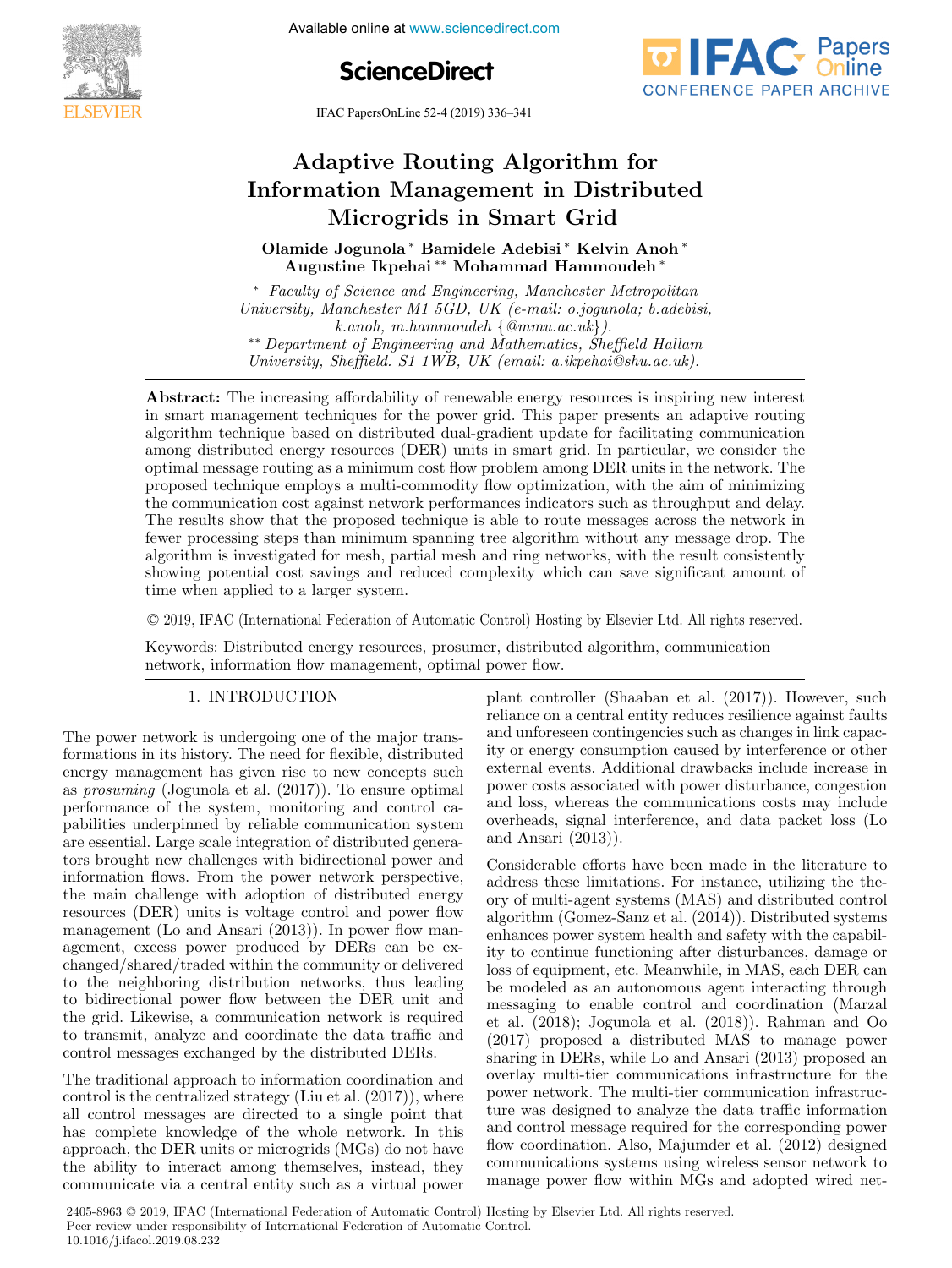work for data exchange among MGs. In Nguyen et al. (2010), the authors considered the optimal power flow (OPF) problem as a graph minimum cost flow problem by applying a cost-scaling push-relabel algorithm in a distributed agent environment, with the simulation implemented for both mesh and radial networks.

Lang et al. (2013) implemented agent-based communication using a minimum spanning tree (MST) algorithm for DER control. In MST, the communication process among the DERs commences after the formation of the tree network, which increases the number of steps and thus may not be suitable for a large network implementation or network with sensitive delay constraint. A peer-to-peer (P2P) communication scheme is proposed in Lakshminarayanan et al. (2016) for MAS and applied to economic dispatch problem with the aim of reducing complexity, as well as the communication steps of MST. However, the proposed scheme requires a supporting agent when the total number of agents in the network is odd, thus utilizing additional resources.

In contrast to Lang et al. (2013); Nguyen et al. (2010), and Lakshminarayanan et al. (2016), this paper proposes a min-cost adaptive routing solution for the exchange of data among the connected MGs. It considers with consideration of the communication link constraints for a more practical implementation. This shows potential application on optimal message routing in active distribution network (ADN) to facilitate efficient communication among the DER units.

The main contributions of this paper are:

- Formulation of a distributed dual-gradient algorithm for low-cost adaptive information routing among DER units with potential application in an ADN in smart grid;
- The proposed algorithm is applied to address congestion problem when routing the information among the DER units by directing the traffic to less congested alternate communication paths;
- While satisfying delay requirements for data delivery in smart grid, this study shows potential application of multi-commodity flow optimization to message routing among DER units in smart grid.

## 2. PROBLEM FORMULATION

Given a list of DER units, the anticipated size of information to route their energy control message with other DER units in the network, with aim of utilizing the minimum communication cost, whilst also ensuring data reliability, privacy and resilience. In the following, we present a distributed minimum cost routing algorithm to route the information by allocating link capacity and relying on only local information available at each unit for privacy and resilience.

## 2.1 Communication Network

Given a strongly connected undirected graph  $\mathcal{G} = (\mathcal{V}, \mathcal{E}),$ of  $V = \{1, \dots, N\}$  interconnected nodes (i.e. DER unit) and  $\mathcal{E} \subseteq \mathcal{V} \times \mathcal{V}$ , being the set of bidirectional arcs (links) as shown in Fig 1. A directed link from DER  $n_i$  to DER  $n_i$  is denoted by  $(i, j) \in \mathcal{E}$ . For simplicity, we denote e

as the connecting link  $i, j$ . Each  $e$  is characterized by its bandwidth capacity,  $u_e$ .



Fig. 1. IEEE 3-bus System showing the interaction among the DER units

In this paper, the communication topology is an overlay network different from the electrical network. Thus, the communication network is modeled as a time-varying network  $\mathcal{G}(t)=(\mathcal{V}, \mathcal{E}(t))$ , where each link set changes over time based on the state of the communication link at time, t. The set of message size,  $D$ , required to be routed in the network is considered from source unit  $n_i^d \in \mathcal{N}$ , to destination unit  $n_j^d \in \mathcal{N}$  with offered traffic or assigned bandwidth  $b^d$  to each data  $d_i$ .

#### 2.2 Multi-commodity Network Flow Model

The network problem is modeled as a multi-commodity flow  $(MCF)$  optimization (Pióro and Medhi  $(2004)$ ; Trdlicka and Hanzalek (2012)), because of the flexibility it offers in analyzing the communication links to ensure the conservation law is observed, in order to eliminate incidence of dropped data packets. A MCF optimization accepts multiple traffic in  $\mathcal G$  and it models the average behaviour of the data transmissions across the network using transmission resources installed on the link. A MCF problem is expressed either through a link, path or destinationbased formulation (Marino (2016)) depending on the optimization objective. For the purpose of consistency, we denote commodity as the control messages exchanged among the distributed DERs in the rest of the paper.

In this study, the flow-path formulation is considered, because the interest is in optimal message routing among the DERs. In the path-based formulation,  $P$  is defined as the set of paths traversed by control message  $d_i$ , from source unit  $n_i^d$ , to destination unit  $n_j^d$ , and  $y_p$  as the number of links traversed by a path  $p \in \mathcal{P}$ . The objective of the optimization problem is to minimize the communication link cost by reducing the number of links traversed by a path in the network. This is expressed in flow-path based formulation as follows: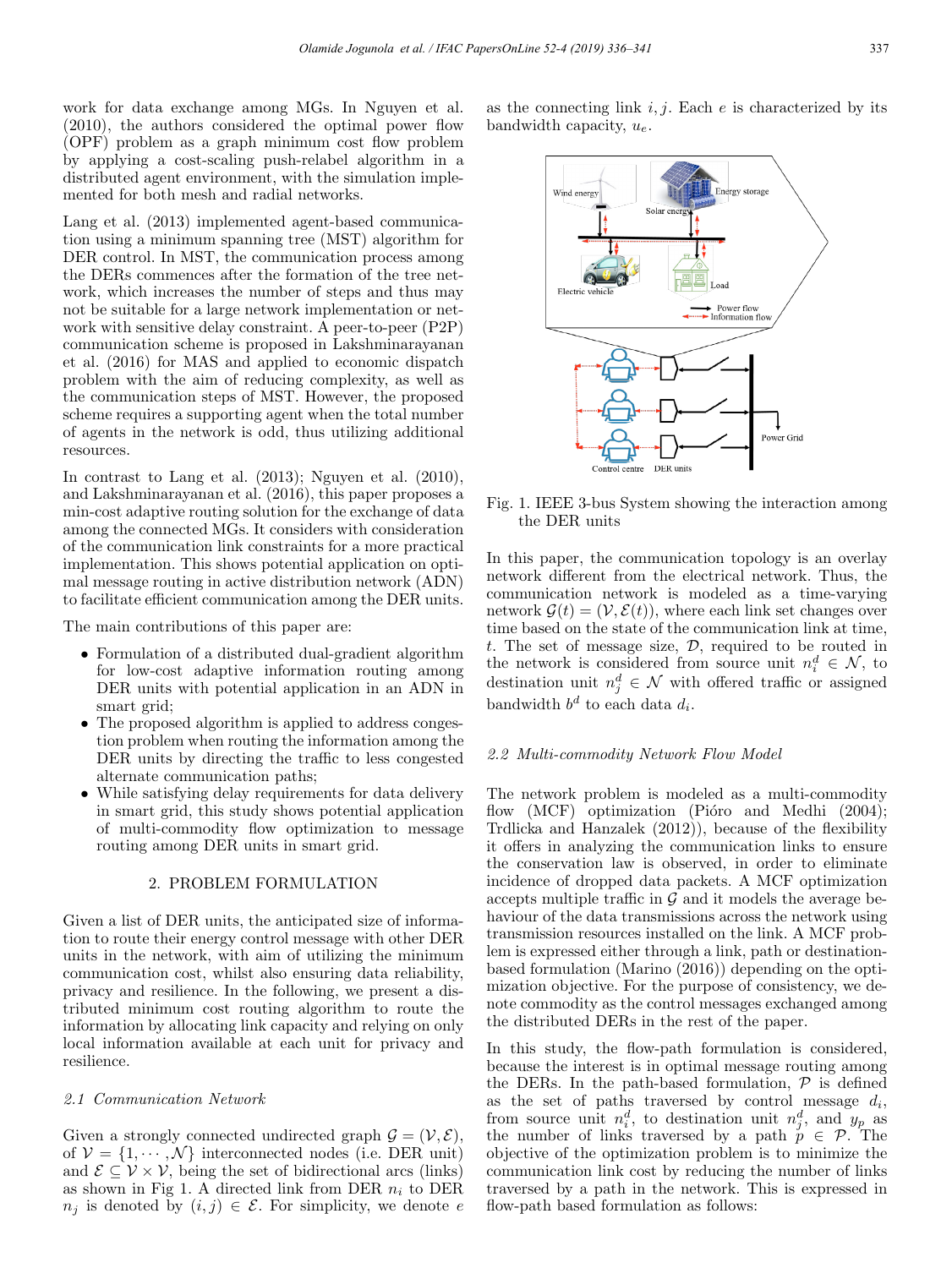$$
\min_{x_p: p \in P} \sum_{p \in \mathcal{P}} y_p x_p \qquad (1a)
$$

subject to: 
$$
\sum_{p \in \mathcal{P}_e} x_p \le u_e, \quad \forall e \in \mathcal{E}
$$
 (1b)

$$
\sum_{p \in \mathcal{P}^d} x_p = b_d, \quad \forall d \in \mathcal{D} \tag{1c}
$$

 $x_p \geq 0$ ,  $\forall p \in \mathcal{P}$  (1d)

where  $x_p$  is the flow traffic in the network. Constraints (1b) suggest that the individual traffic carried through path  $\mathcal{P}_e$ using the link  $e$  must not exceed its capacity  $u_e$ . Equation (1c) is the flow conservation constraint, i.e., as the data d flows through the link  $\mathcal{P}^d$  to the units, no data drop is allowed. Constraints (1d) represent non-negativity of the flow traffic  $x_p$  traversing the network.

#### 3. PROPOSED ADAPTIVE ROUTING ALGORITHM

Without loss of generality, the optimal message routing problem in (1) can be rewritten into the linear optimization problem as

$$
\min_{x} c^{T} x \tag{2a}
$$

subject to :  $Ax = b$  (2b)

$$
x \ge 0. \tag{2c}
$$

where  $x$  represents the vector of unknown variables,  $c$  and b are vectors of known coefficients, and A is a known matrix of coefficients. The linearity of the cost function  $c$  of (2) with both equality (2b) and inequality (2c) constraints would result in oscillations of the gradient algorithm without finding an optimal solution because of its non-strictly convex nature(Trdlicka and Hanzalek (2012)). Strict convexity of the objective function improves convergence of the dual algorithms (Marino (2016)). To enforce the convexity of the objective function  $f(x)$ , a regularization term (Marino (2016); Trdlicka and Hanzalek  $(2012)$  can be added to  $f(x)$ , which in practice would still be equal to solving the original problem. In this model, a regularization term  $\sum_j x_j^2$  is used to enforce strict convexity of the objective function. In addition, to minimize the weight of  $\sum_{j} x_j^2$ , a small value  $0 \le \epsilon \le 1$  is added. Thus, the function becomes  $f(x) + \epsilon \sum_j x_j^2$ , where  $x_j$  is the  $j^{th}$  component of vector x. Other regularization methods exist in the literature, for instance, Trdlicka and Hanzalek (2012) used proximal point method to enforce strict convexity of the objective function by minimizing  $f(x)$  over the proximal-point variable vector y, where  $\epsilon \geq 0$ . This regularization method translates to somewhat complex problem to solve compared to what is used in this study.

Therefore, the new objective function involves rewriting (1) in terms of (2) as follows

$$
\min_{x} \sum_{p \in \mathcal{P}} \mathcal{B}_p(x_p) \tag{3a}
$$

subject to: 
$$
\sum_{p \in \mathcal{P}_e} x_p \le u_e, \quad \forall e \in \mathcal{E}
$$
 (3b)

$$
\sum_{p \in \mathcal{P}^d} x_p = b_d, \quad \forall d \in \mathcal{D} \tag{3c}
$$

$$
x_p \ge 0, \quad \forall p \in \mathcal{P} \tag{3d}
$$

where  $\mathcal{B}_p(x_p) = \sum_{p \in P} y_p x_p + \epsilon \sum_{p \in P} x_p^2$  is the term that translates the non-strictly convex routing model in (1) into a strictly-convex optimization problem. A unique minimizer, called the primal optimal solution, exist since  $\mathcal{B}_{p}(x_{p})$  is strictly convex. However, solving the primal problem (3) with constraints (3b)-(3d) directly, requires coordination among all units, which is impractical in real networks (Low and Lapsley (1999)). Rather, solving the optimization problem using its dual transformation would result in the desired decentralized and distributed solution.

## 3.1 Dual Lagrange Problem

To solve (3) over the flow variable,  $x_p$ , its dual problem is first presented, before presenting the distributed subgradient algorithm. The Lagrangian function for relaxing the link capacity constraints of problem (3) is

$$
\mathcal{L}(x,\lambda_e) = \sum_{p \in \mathcal{P}} \mathcal{B}_p(x_p) - \lambda_e \left( \sum_{p \in \mathcal{P}_e} x_p - u_e \right) \tag{4a}
$$

$$
s.t: \sum_{p \in \mathcal{P}^d} x_p = b_d, \quad \forall d \in \mathcal{D}
$$
 (4b)

$$
x_p \ge 0, \quad \forall p \in \mathcal{P} \tag{4c}
$$

where  $\lambda_e \geq 0$  represents the Lagrange multiplier associated with the flow constraint on link e transmitted to the DER units to ensure that the constraint conditions are not violated. In this study,  $\lambda_e$  can be explained as the dual variable representing the bandwidth cost per unit of control message flow on link e. While  $\mathcal{B}_p(x_p)$  is the total cost per unit bandwidth for all links in the path  $x_p$  of message  $d_i$ . The dual decomposition results in each unit,  $n_i$ , solving,

$$
x_{p:p\in\mathcal{P}^d} = \underset{0 \le x_p \le b_d}{\arg \min} \left( -\sum_{p \in \mathcal{P}_e} x_p \lambda_e + \mathcal{B}_p(x_p) \right) \tag{5}
$$

which is unique due to the strict convexity of the cost function (Palomar and Chiang (2006)). Each flow adapts its routing to the current update using (5), thus each control message is conveyed through the shortest path using  $\sum_{p \in \mathcal{P}_e} x_p \lambda_e + \mathcal{B}_p(x_p)$  as the link bandwidth cost and  $\lambda_e u_e = 0$  as no cost is charged to self.

The dual function  $w$  is given as:

$$
w(\lambda_e) = \min_{x \in (4b, 4c)} L(x, \lambda_e)
$$
  
= 
$$
\min_{x \in (4b, 4c)} \left[ \sum_{p \in \mathcal{P}} \mathcal{B}_p(x_p) - \lambda_e \left( \sum_{p \in \mathcal{P}_e} x_p - u_e \right) \right]
$$
(6)

The Lagrange dual problem is the maximization of the Lagrange dual function,

$$
w* = \max_{\lambda_e \ge 0} w(\lambda_e)
$$
 (7)

## 3.2 Dual Optimization Distributed Algorithm

The Lagrange dual problem (7) can be solved using the gradient method (Terelius et al. (2011)). However, since the components of the model are decoupled, each sub-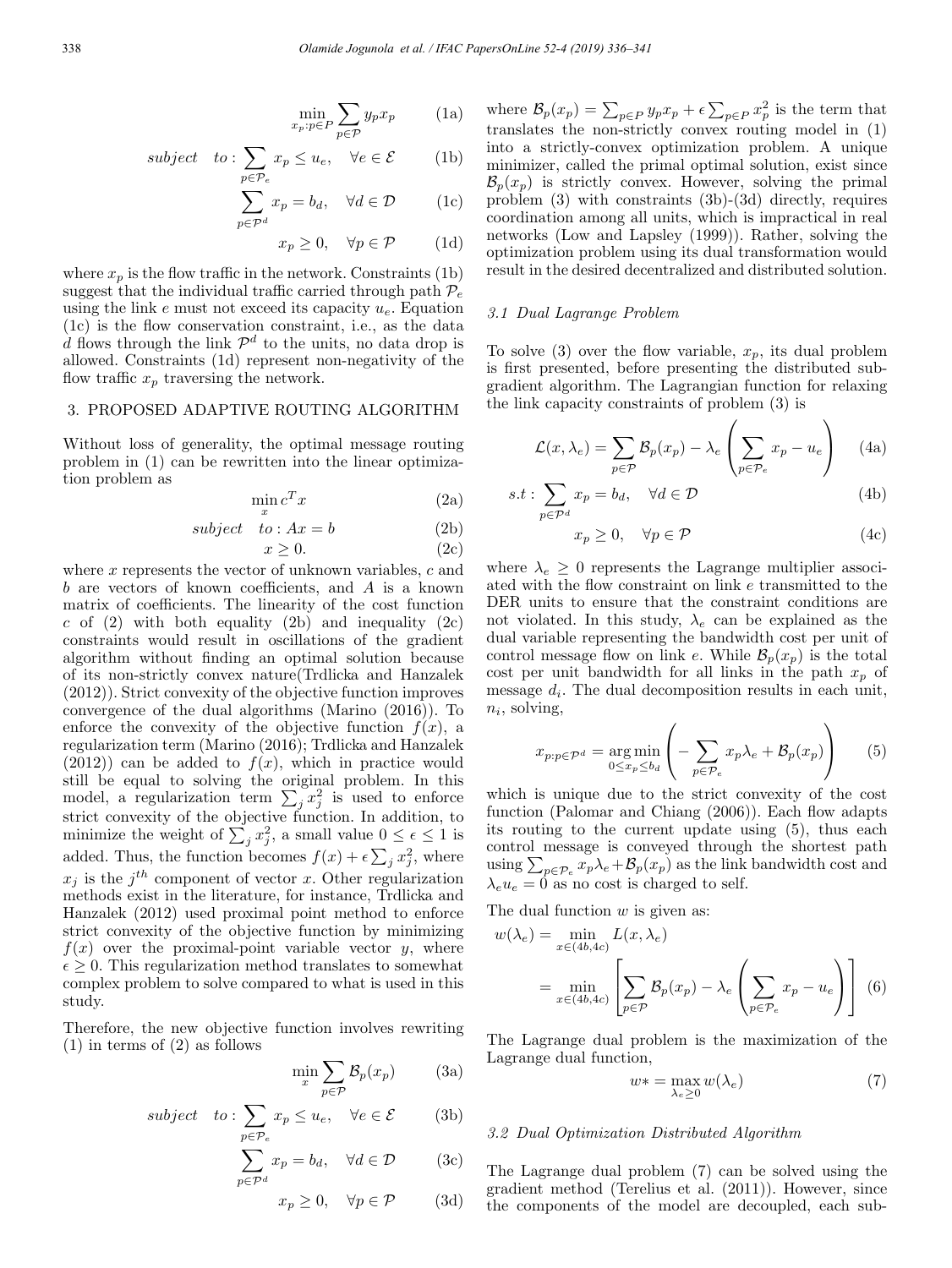problem can be solved as a sub-gradient of the main problem as follows;

$$
\lambda_e(t+1) = \left[\lambda_e(t) - \alpha(t)g(t)\right]^+\tag{8}
$$

where  $\alpha(t)$  is the step size at time t, and  $g(t)$  is a subgradient to w at  $\lambda_e(t)$ , i.e.  $g(t) = \frac{\partial w(\lambda_e(t))}{\partial \lambda(t)}$ .

Remark 1. The objective function is strictly convex and  $w(\lambda_e)$  is continuously differentiable (Bertsekas (1999)). When  $w(\lambda_e)$  is differentiable, the sub-gradient  $q(t)$  is  $\nabla w(\lambda_e)$ , which can be written as  $g(t) = \partial w(\lambda_e)$ . The partial derivative  $\partial w(\lambda_e)$  in (6) is given by the slack variable of the relaxed link capacity constraints:

$$
g(t) = \frac{\partial w(\lambda_e)}{\partial \lambda_e} = x_e - u_e \tag{9}
$$

where  $x_e \equiv \sum_{p \in \mathcal{P}_e}$  $x_p$  is the aggregate demand messages

rate at link  $e$ . Substituting  $(9)$  into  $(8)$ , we obtain the (sub)gradient update of (7) along each dual variable,

$$
\lambda_e(t+1) = \left[\lambda_e(t) - \alpha(t)(x_e - u_e)\right]^+, \quad \forall e \in \mathcal{E} \tag{10}
$$

The dual variables are updated synchronously at discrete time  $t = \{0, 1, \dots, \infty\}$ , and only neighbours can communicate. At every time step, there is an upper bound on the optimal value of the optimization problem (3), which is obtained by evaluating the dual objective function (7). Each link computes its (sub)gradient coordinate using its capacity,  $u_e$ , and the schedules of the flows  $\sum_{p \in \mathcal{P}_e} x_p$  that pass over it. From (10), if the bandwidth required for a control message  $x_e(t) = \sum$  $_{p\in\mathcal{P}_{e}}$  $x_p(t)$  at link e exceeds the bandwidth capacity of that link  $u_e(t)$ , increase the link cost  $\lambda_e(t)$ , and vice versa. This control forces each unit to restrain from overloading the communication links thus reducing individual cost as well as reducing congestion on the links. The proposed routing algorithm is summarized in (Algorithm 1).

## 4. SIMULATION AND RESULT ANALYSIS

Simulations are performed using java (Net2plan (Sept. 2018); Marino (2016)) to observe the behaviour and convergence properties of the proposed distributed algorithm. An instance of a 5-bus network are connected as presented in the different network topology shown in Fig. 2. The required size of information (in bits) to be routed by each DER unit is given as  $d_1 = 40kb, d_2 = 50kb, d_3 = 50kb,$  $d_4 = 55kb, d_5 = 55kb$ . The link capacities are set to  $u_e \geq d_i$ with a total installed capacity of 800 $kb$ . The step size,  $\alpha$ , is set to a constant value of 1 (unless otherwise stated) for most of the cases considered.

The topmost plot of Fig. 3 shows the convergence of information routed by each of the DER units, while the bottom plot shows the total data routed and the capacity installed on the links for the mesh network topology. For this type of network, the cost functions settled around  $2^{nd}$  time step (mean value), indicating just about a hop or communication step for each DER unit prior to convergence. This shows an improvement over the one proposed in (Lakshminarayanan et al. (2016)) which requires  $\mathcal{O}(\mathcal{N})$  communication steps. Moreover, the Algorithm 1. Proposed Adaptive Routing Algorithm

- 1: Input: The strongly connected time-varying graph  $\mathcal{G}(t)=(\mathcal{V}, \mathcal{E}(t)),$  the constant step-size,  $\alpha$ , each link capacity,  $u_e$ , data,  $d_i$ , the initial link cost  $\lambda_e(t) = 1$  for all  $i \in \mathcal{N}$
- 2: **Output:** The optimal link cost,  $\lambda_e(t)$ , and the optimal routed data,  $d_i(t)$ .

$$
3: t > 0,
$$

- 4: Communicate  $\lambda_e$  to the DER units
- 5:  $n_i$  informs  $n_j$ ,  $j \neq i$ , using

$$
x_{p:p\in\mathcal{P}^d} = \underset{x_p \ge 0, \sum_{p \in P_d} x_p = b_d}{\arg \min} \left( -\sum_{p \in P_d} x_p \lambda_e + \mathcal{B}_p(x_p) \right) \forall n
$$

- 6: Each link updates its cost,  $\lambda_e$ ,  $\forall d \in \mathcal{D}, \forall e \in \mathcal{E}$ , using  $\lambda_e(t+1) = \left[\lambda_e(t) - \alpha(t)(x_e - u_e)\right]^+$
- 7: The link signals its updated link cost to the units,  $V$
- 8: Each unit adapts its traffic routing based on the updated link price
- 9: Go to next time slot until maximum time-step is reached



Fig. 2. Communication network topologies used for the test cases of the proposed algorithm (A: Mesh; B: Ring; C: Partial mesh)

number of units does not have to be parity dependent as in (Lakshminarayanan et al. (2016)), i.e., the algorithm proposed in (Lakshminarayanan et al. (2016)) works for an even number of agents, where a supporting agent is required each time the number of agents in the network is an odd number (see Table 1).

The behaviour of the three network topologies is assessed with the same installed link capacities as seen in Fig. 4. It is observed that the bandwidth cost for the ring network is higher than the partial-mesh and the mesh network. This behaviour resulted from the reduced number of links in the network thus some links were oversubscribed and their costs increased, while the costs of those links undersubscribed decreases. The adaptive nature of the routing algorithm resulted in redirecting the traffic through less subscribed links to both satisfy flow conservation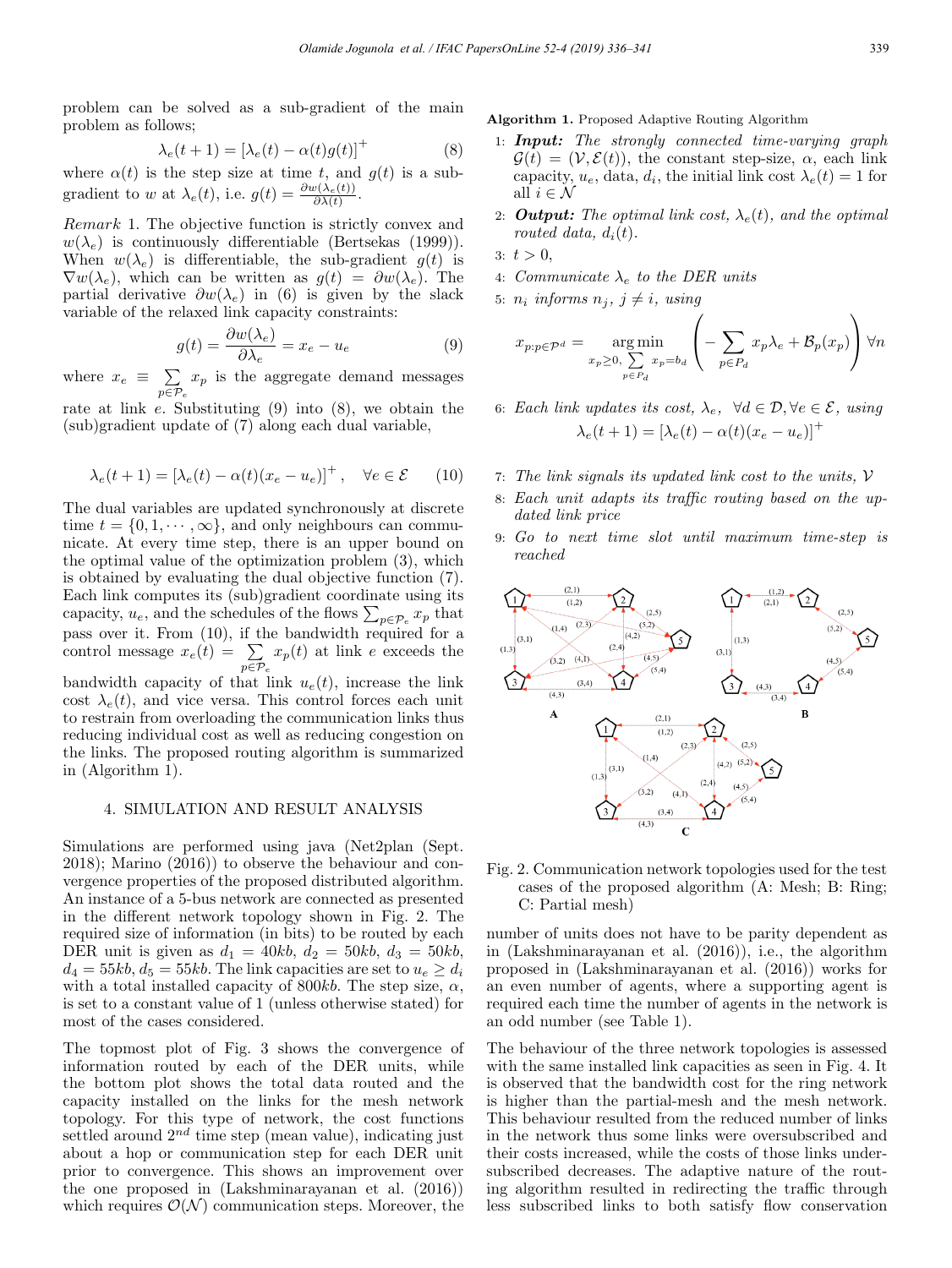

Fig. 3. Result for the mesh network showing convergence of the proposed Routing Algorithm

Table 1. Result comparison with related works Lakshminarayanan et al. (2016).

| Description                                                             | MST                  | Ref.<br>Lakshmi-<br>narayanan<br>et al.<br>(2016) | Proposed             |
|-------------------------------------------------------------------------|----------------------|---------------------------------------------------|----------------------|
| Number of communication always > N Odd, $N+1$ ;<br>steps for $N$ agents |                      | Even, $N$                                         | $\langle N \rangle$  |
| Communication complexity                                                | Less (one<br>to one) | Less (one<br>to one)                              | Less (one<br>to one) |
| Pre-communication steps                                                 | Yes                  | Nil                                               | Nil                  |

constraints, and to ensure minimum routing cost to the connected units. However, the network delay for the ring topology is the lowest compared to other topologies. This is as a result of the less event that was processed in the network. Although the DER units in the mesh network are directly connected, the network complexity increases as a result of increased number of links. The behaviour of the three network topologies meet the required network delay for smart grid.



Fig. 4. Bandwidth cost and network delay for the three topologies

# 4.1 Varying Number of DER units from 3 to 15

To investigate the scalability of the proposed algorithm, we vary the number of DERs from  $3 - 15$  using the partialmesh topology. The size of information for each unit is set between  $10 - 15kb$ , the link capacities are varied up to a total network capacity of  $\mathcal{U} \geq \mathcal{D} \leq 4\mathcal{D}$ . This is to validate the total link bandwidth capacity required to successfully route the traffic for the distributed units.

Fig. 5 corroborates the fact that as the number of units increases, so does the network delay. However, it is observed that the linearity tends to geometric growth as the number of the units increases. This implies that the messages in the network would be subjected to higher delays before being delivered. Depending on the size of the network and each unit's message size, at some point, it is suggested that the network be grouped into clusters to minimize the network delay as presented in (Anoh et al. (2018)). The relationship between the message size, number of units and maximum acceptable delay is beyond the scope of this work.



Fig. 5. Network delay for increasing number of DER Units in partial-mesh topology.

Furthermore, it is observed that the higher the network capacity installed, the lower the network delay, but this results in high network cost due to unused network capacity. As expected, increase in number of DER units would require more communication resources to be installed in the network, to achieve higher traffic throughput as shown in Fig. 6

Installing more communication links for increasing number of units could reduce the capacity required on each communication link. However, this would also result in higher installation cost. Using a full mesh topology where each unit is connected to every other unit results in increased number of links, higher installation cost and complexity. Two advantages of this topology are the reduced delay on individual link and the use of same communication capacity to transmit the message between peers. Finally, for distributed routing of messages, it is found that with increasing number of DER units, the communication link capacity required to effectively route the message and for the units to reach a consensus, could be in the order of 3 or more of the total information in the network.